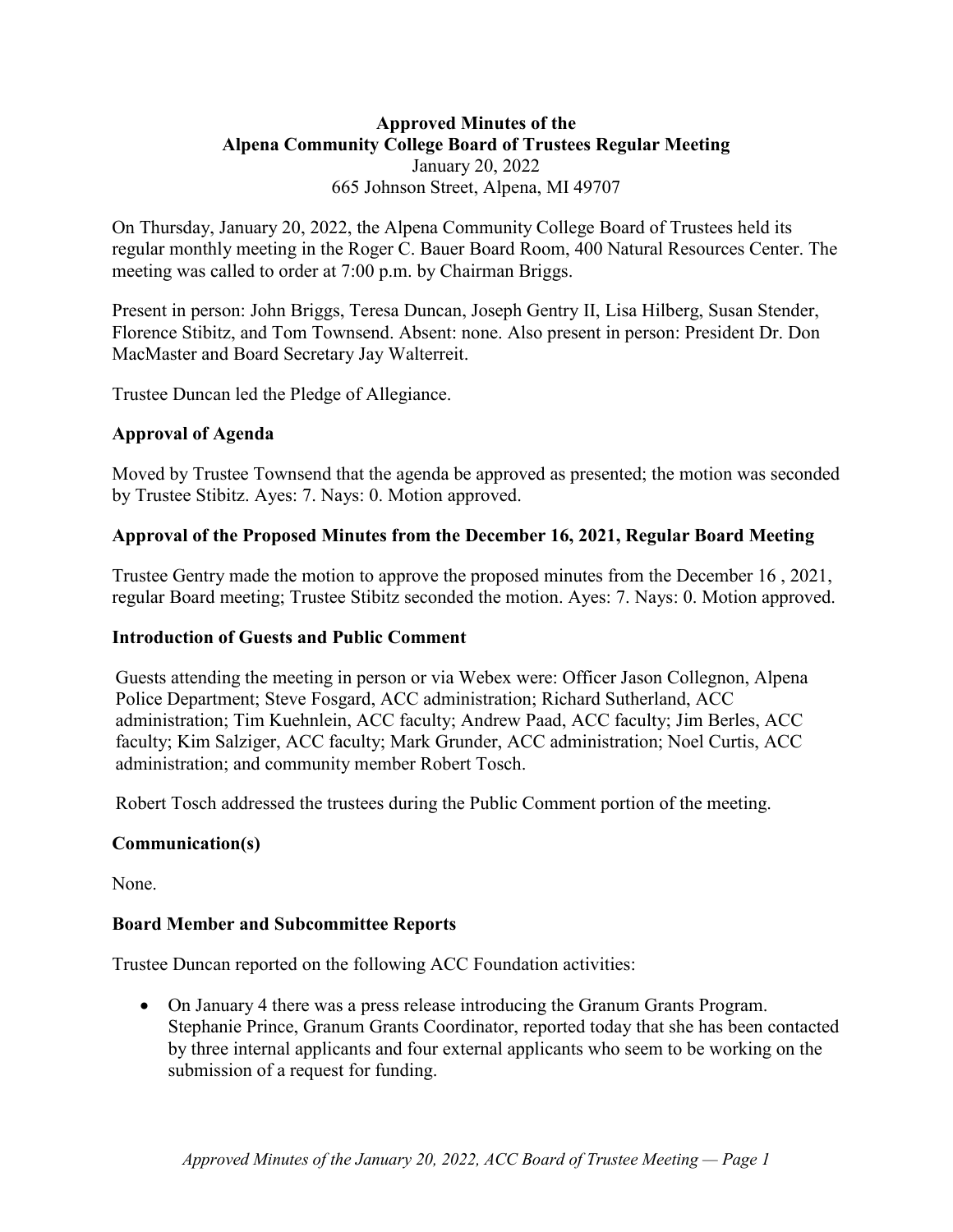- This week the ACC Foundation launched the online scholarship application through AwardSpring. The ACC Board of trustees approved the expense for this software last summer. We are very excited to provide our students with this service of completing their scholarship application online.
- Since Brenda took the position at ACC Foundation Executive Director in 2018, we have added 50 new scholarship funds, which brings our total number of named scholarship funds to 225.

# **Student Report**

None.

# **Faculty Report**

Instructor Jim Berles talked to the trustees about his experiences with remote course offerings, including a new enrollment effort with high schools to provide survey classes in specific program areas. Berles gave some details of his remote EGR 122 (Introduction to Engineering) course, which was tailored to the needs of high schoolers. The first five-week session was delivered to 15 students from Inland Lakes Hight School in Indian River; the second five-week session contained students from Alcona, Whittemore-Prescott, Johannesburg, Hale, Oscoda, and Fairview; the third five-week session was delivered to 12 students in Rogers City.

# **President's Report**

President's Report to the Alpena Community College Board of Trustees January 20, 2022

### Spring Semester Enrollment

As of 1/18/22, the second day of classes, Spring Semester enrollment is down 7 percent in credit hours and 7.1 percent in headcount compared to spring semester 2021. A strong job market, challenging regional demographics, and the ongoing COVID-19 pandemic are the primary factors affecting enrollment. A total of 1,312 students are enrolled this semester.

### Integrated Post-Secondary Data System (IPEDS) Report

The 2021 IPEDS Report became available last week. Institutional data in this report compares ACC to the nine other rural Michigan community colleges, also known as the Group 1 colleges. ACC institutional highlights include:

- Tuition and required fees are less than one percent higher than the average charged at cohort institutions.
- Local appropriations (millage) at ACC is 14 percent of core revenues versus 34 percent at cohort institutions.
- Net price of attendance is 53 percent less than cohort institutions.
- Ninety-one percent of full-time, first-time degree/certificate students received some form of grant aid compared to 80 percent at cohort institutions.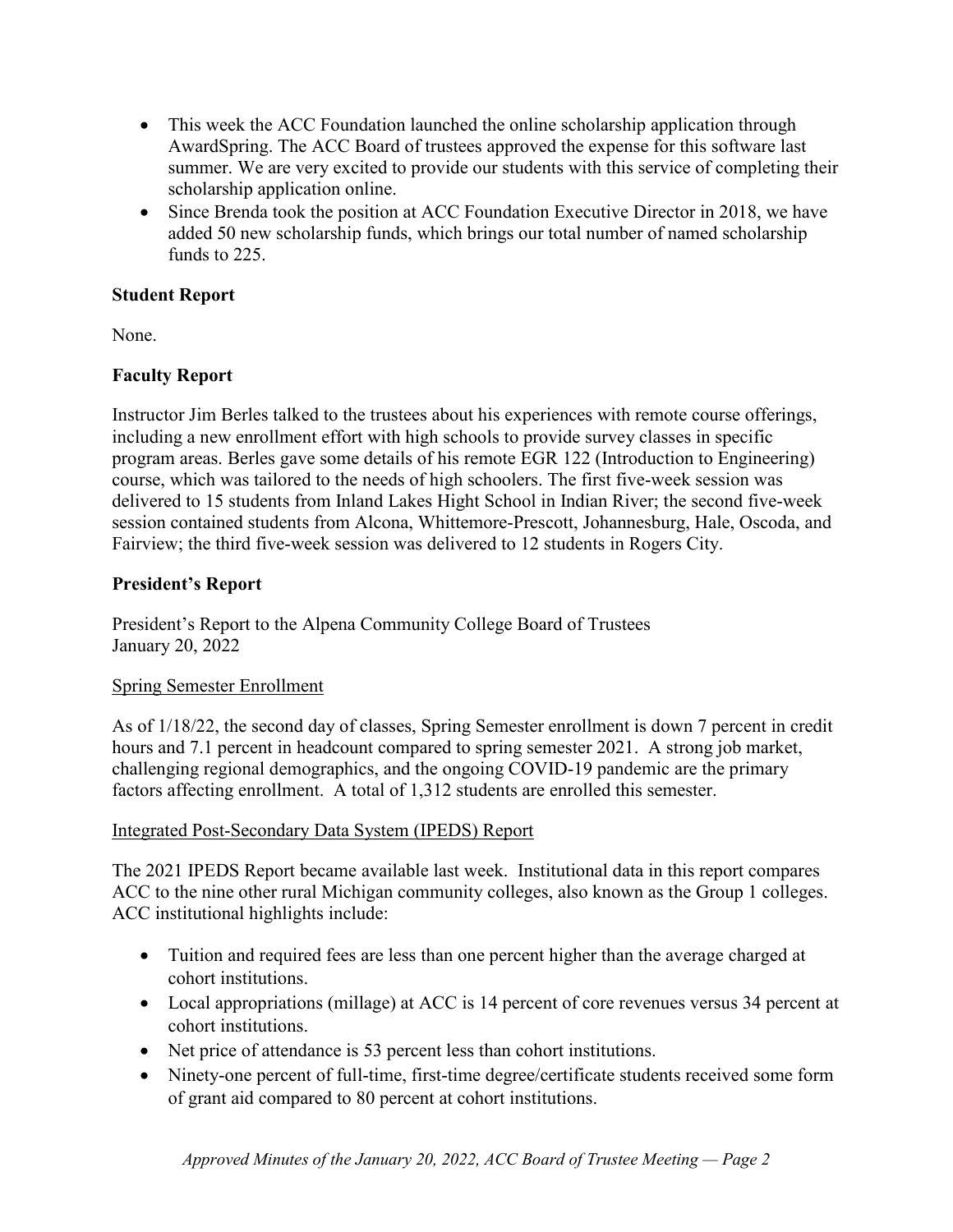- Graduation rate of first-time, full-time degree seeking students within 150 percent of normal time: ACC--38 percent; cohort institutions--29 percent.
- Retention rates of first-time, full-time degree-seeking students: ACC--63 percent; cohort institutions--58 percent.
- Fifty-one percent of Pell Grant recipients at ACC received either a certificate or Associate degree four years after enrollment compared to 40 percent at cohort institutions.
- The average salary of full-time instructional staff is 15 percent higher than at cohort institutions.
- Core instruction expenses are 10 percent higher than at cohort institutions
- Both instruction and management have a significantly higher percentage of full-time equivalent staff than cohort institutions.
- Percent distribution of library collection by material type. Digital/electronic books: ACC--24 percent; cohort--6 percent.

# Update on Fitzpatrick Family Lecture Hall

Director of Facilities Dr. Nick Brege is here tonight to provide an update on the Fitzpatrick Family Lecture Hall and to answer any questions you might have about the project.

# Virtual Visits with Bookstore Vendors

College staff led by Dick Sutherland, Vice President for Administration and Finance, participated in virtual conference calls yesterday and today with the three finalists responding to the Request for Proposals issued by the College to provide Bookstore services beginning in Fall Semester. The three vendors are Follett, Akademos, and MBS (Barnes and Noble).

### **Action Items**

# 2.829 Bids: Drinking Fountains for Oscoda Campus

The following resolution was proposed by Trustee Stibitz and seconded by Trustee Duncan:

The Alpena Community College Board of Trustees approves the bid from Colvin's Plumbing and Heating of Hale, Mich., for the purchase and installation of six Elkay high/low water coolers and six Elkay bottle fillers for an amount not to exceed \$17,807.00.

Ayes: 7. Nays: 0. Motion approved.

### **Financial Report**

Notable points from Vice President for Administration and Finance Richard Sutherland's financial report include:

• The property tax receipts of \$784,298 are \$87,359 less than those for December 2020, due to timing of receipts.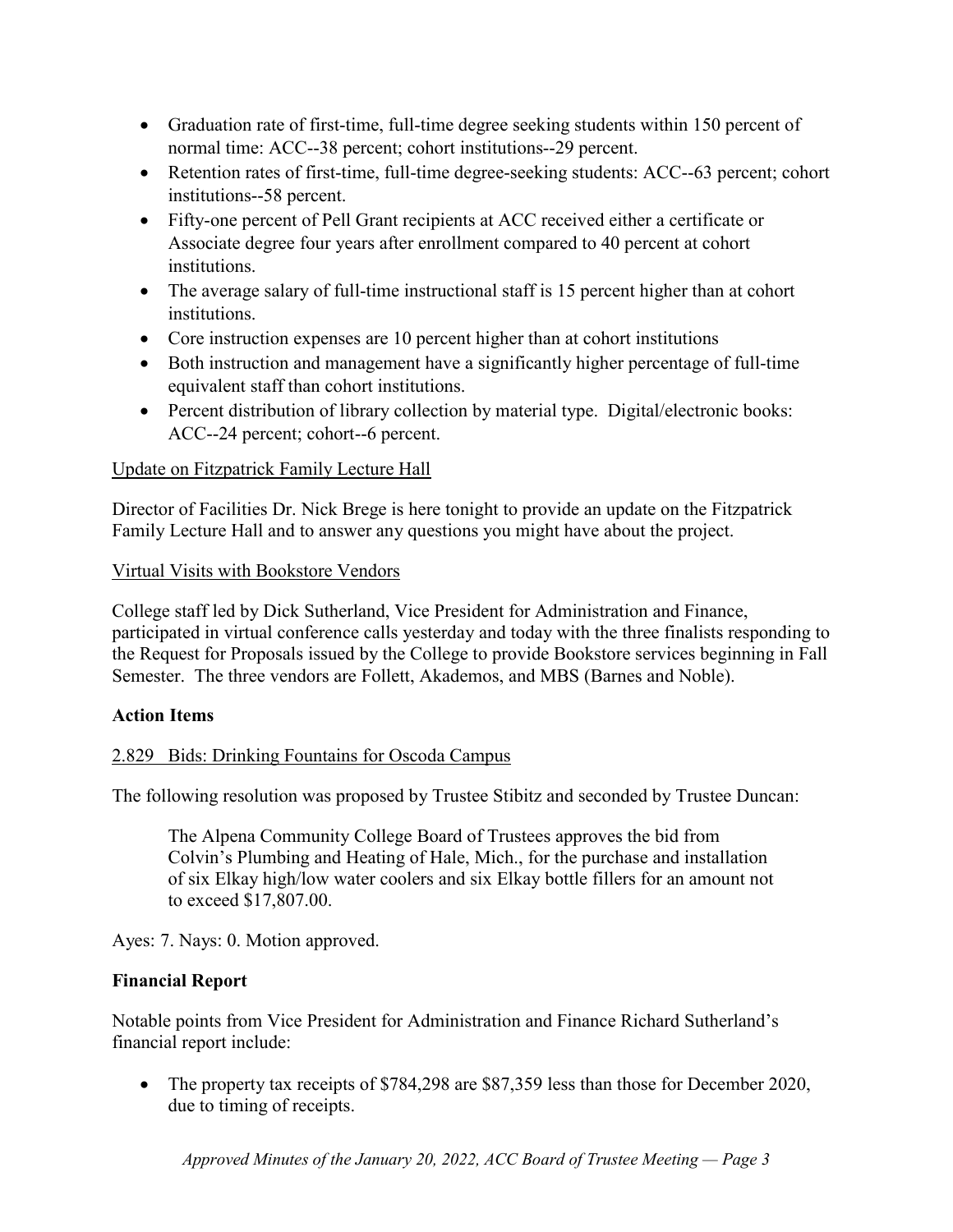- Tuition/fee receipts of \$5,235,880 are \$273,521 lower primarily due to lower than anticipated enrollments.
- State aid for the current year is \$1,971,877. This includes three regular monthly payments of \$530,000, plus \$225,700 as a one-time appropriation payment, early receipt of an offset payment, higher MPSERS offset contribution, and a semiannual personal property tax payment of \$90,461. This is the first payment of the year.
- The difference in Federal is due to \$2,435,600 in Paycheck Protection Program funding recorded through September of 2020. The College did not budget nor expect any of those kinds of revenues in FY 2022.
- The General Fund received \$323,123 for lost tuition and fee revenue through Federal HEERF funds.

### **Personnel Report**

New hires, terminations, and status changes from December 9, 2021, to January 12, 2022.

New Hires:

• None.

# Re-Hires:

• None.

Transfers:

• None.

Resignations:

• None.

### Terminations:

• None.

Retirements:

• None.

Name Changes:

• None.

# **Gifts and Grants Report**

This report reflects the following activity for pledges and gifts received by ACC and the ACC Foundation between December 9, 2021, and January 10, 2022.

Total Donors: 31